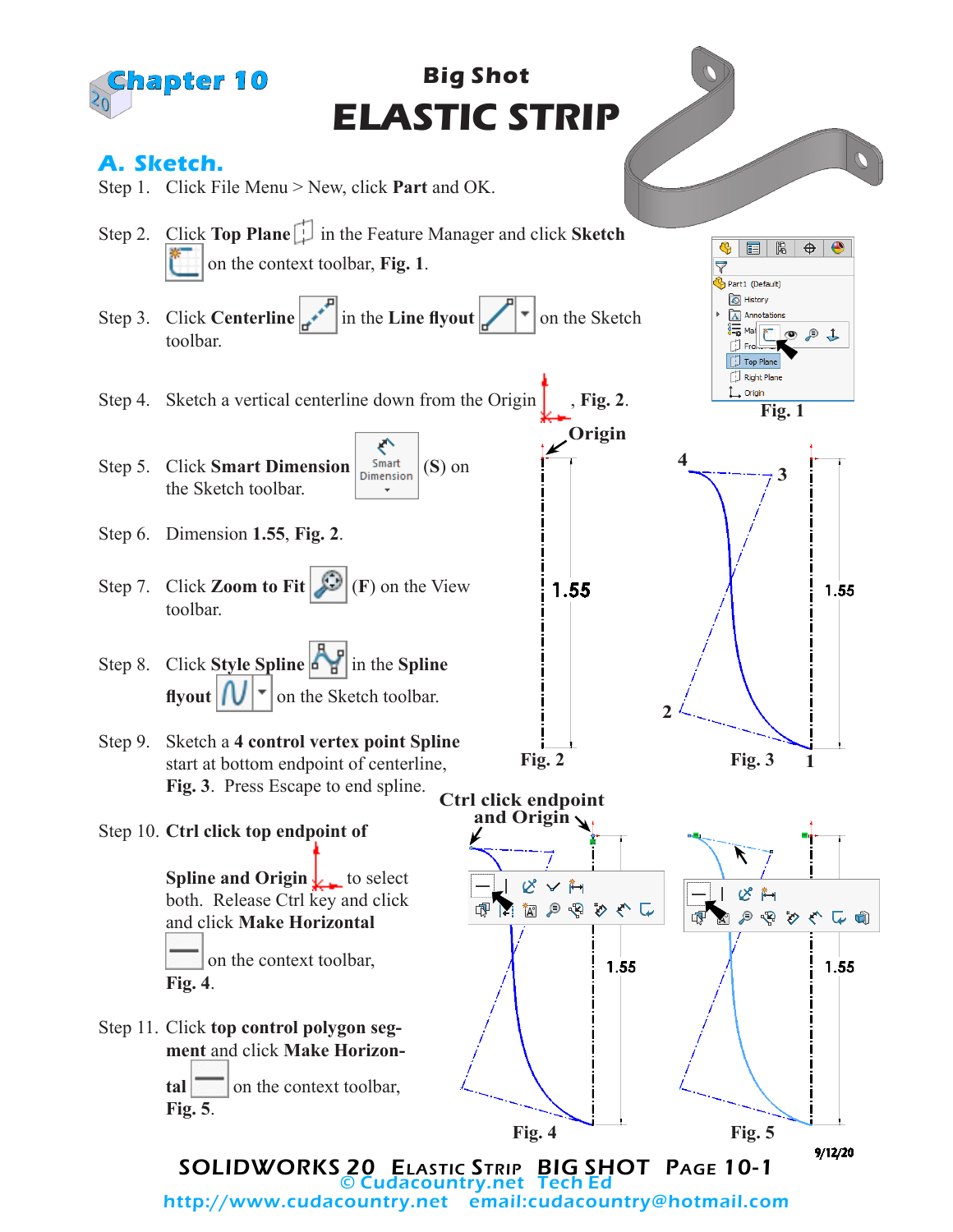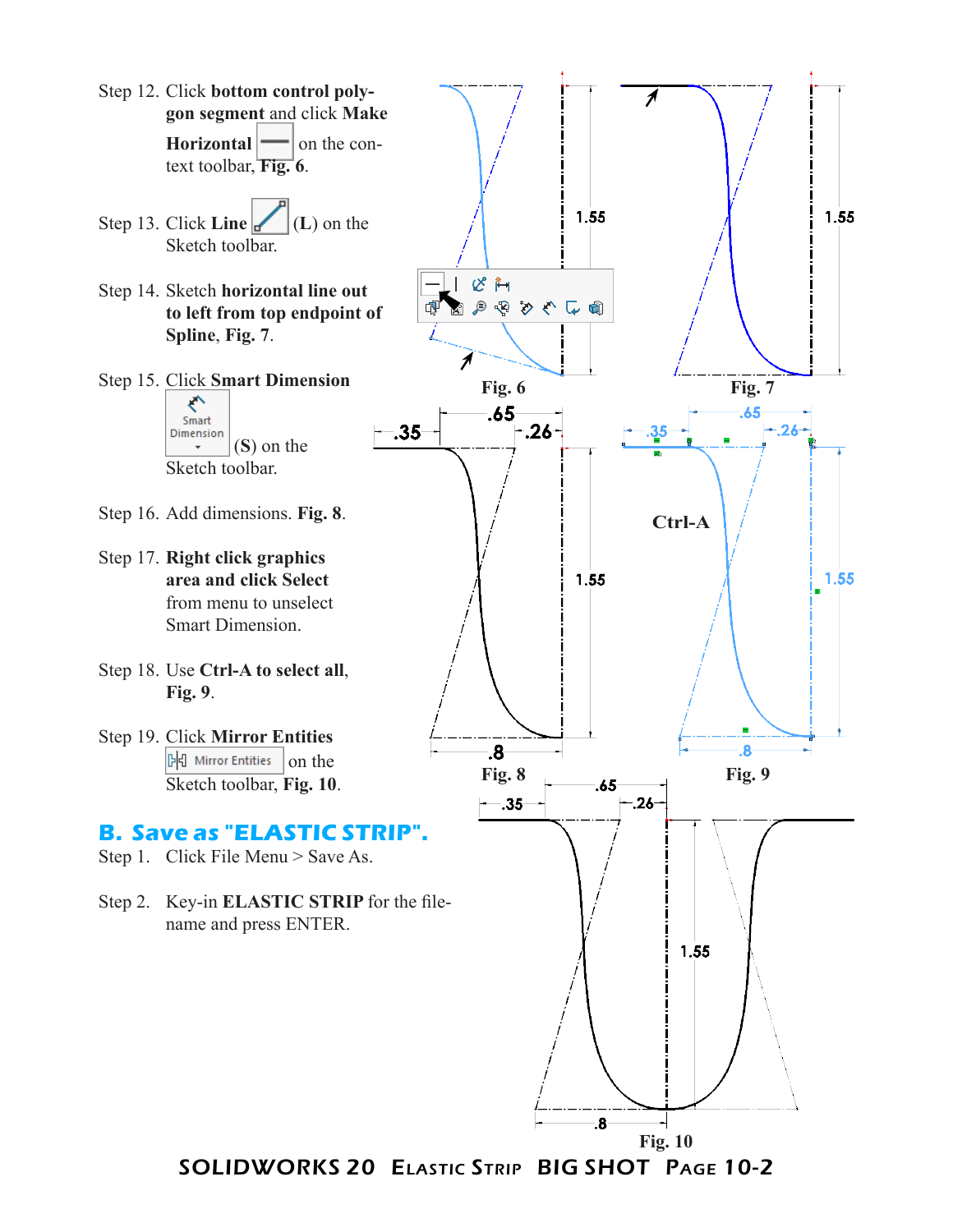## **C. Extrude Thin.**

Step 1. Click **Features** | Features | on the Command Manager toolbar.

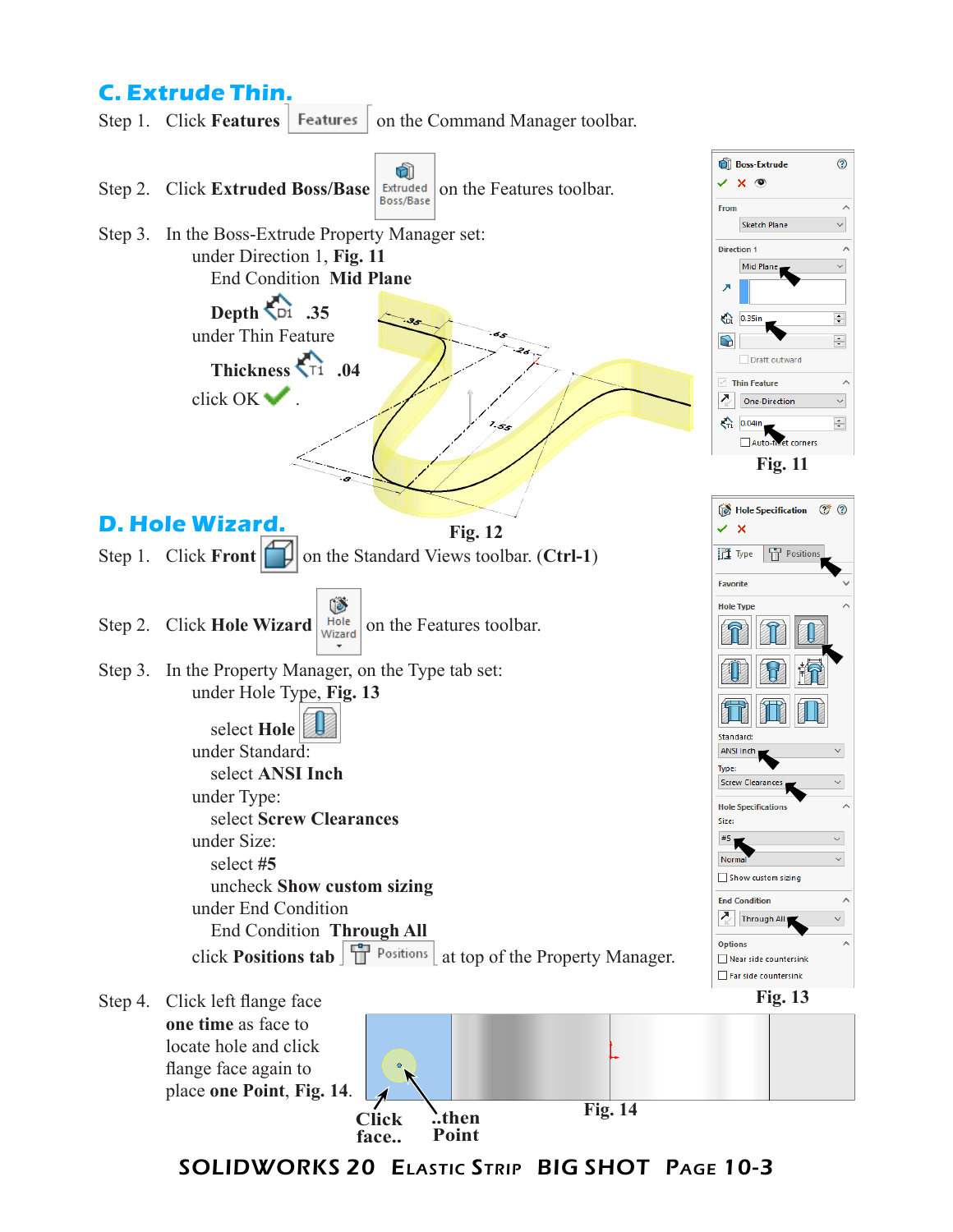Step 5. **Right click graphics area and click Select** from menu to unselect Point tool.

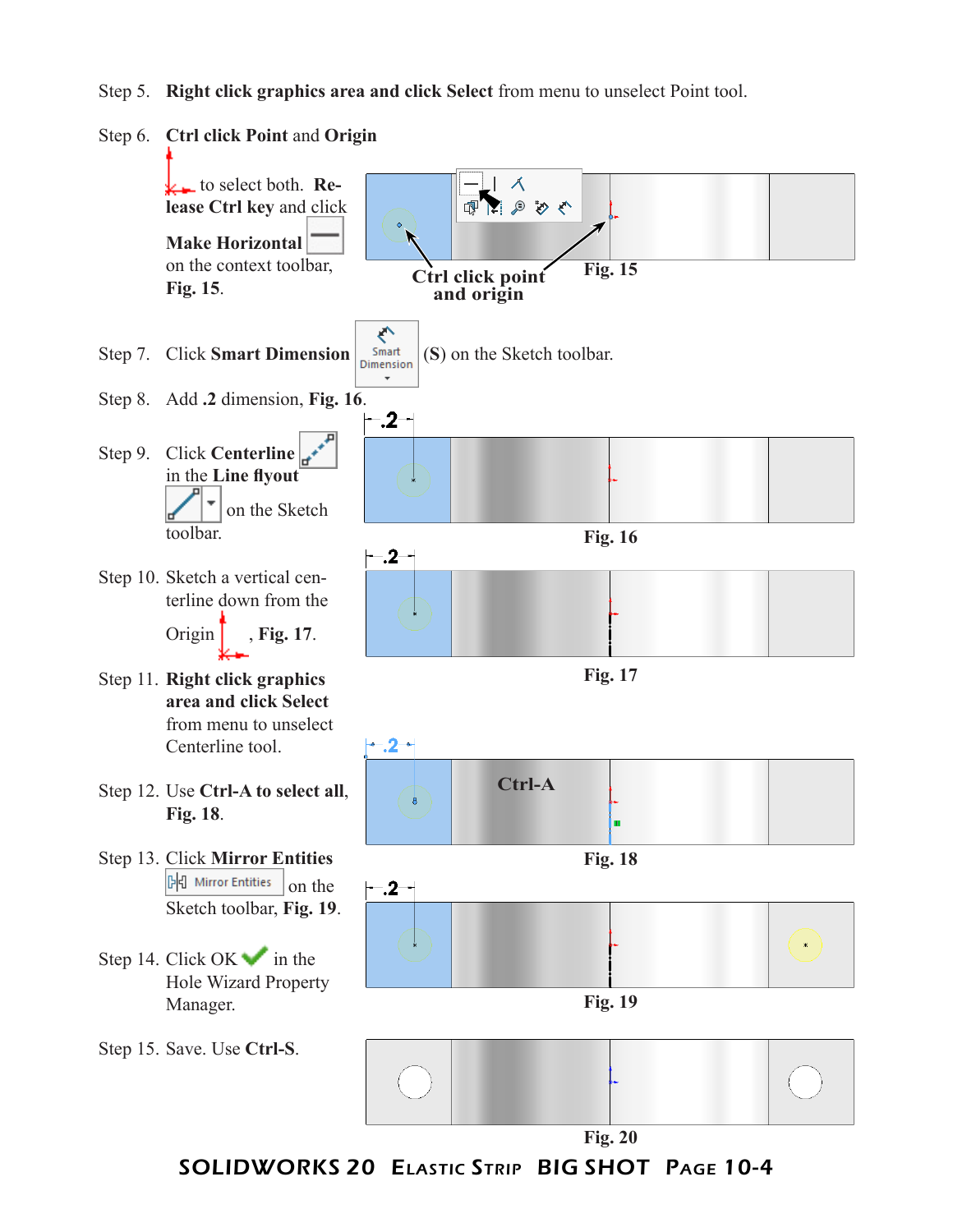